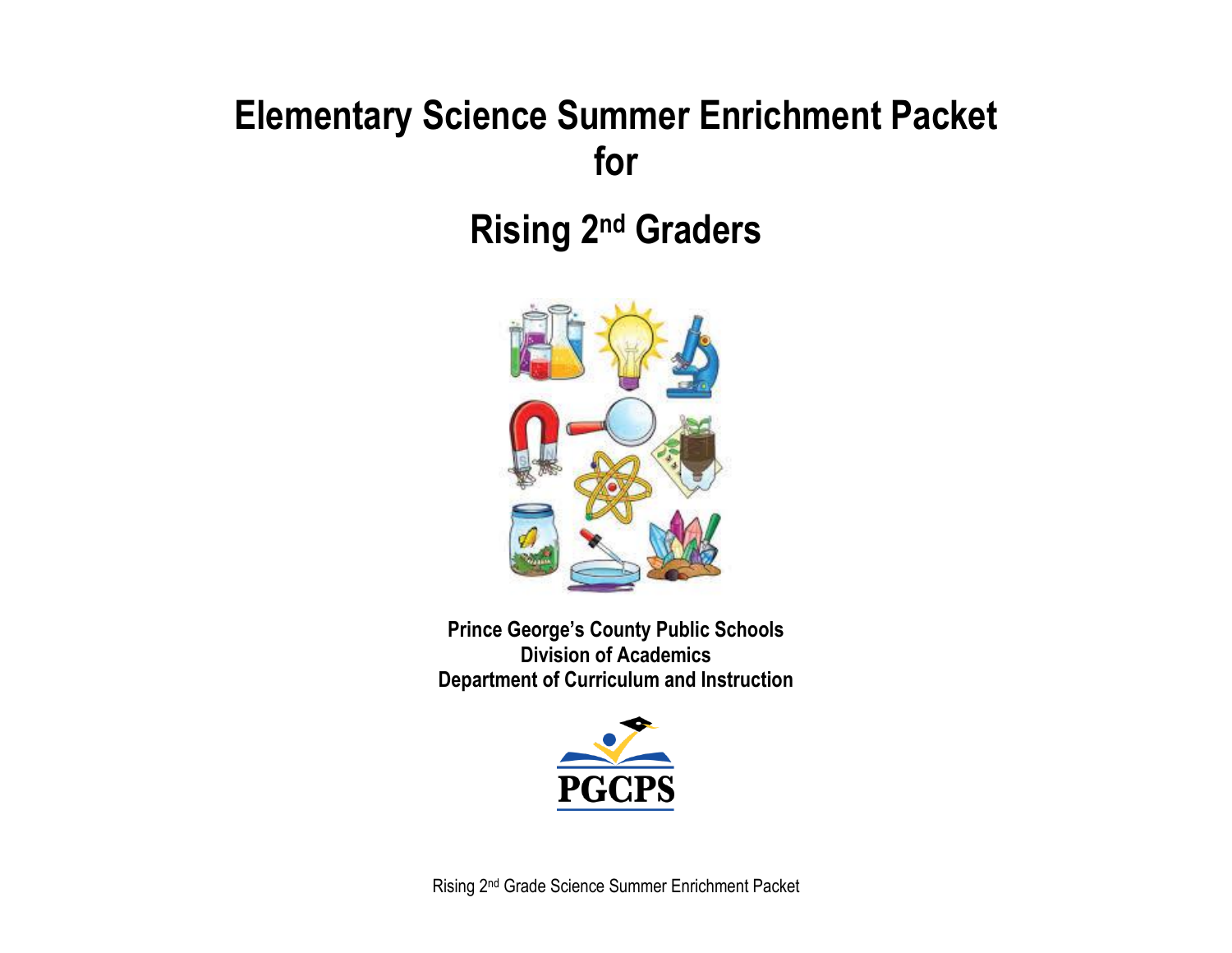# **BOARD OF EDUCATION OF PRINCE GEORGE'S COUNTY, MARYLAND**

**Alvin Thornton**, Ph.D., *Chair* **Edward Burroughs III,** *Vice-Chair, District 8* **David Murray**, *District 1* **Joshua M. Thomas**, *District 2* **Pamela Boozer-Strother**, *District 3* **Bryan Swann**, *District 4* **Raaheela Ahmed,** *District 5* **Belinda Queen,** *District 6* **K. Alexander Wallace**, *District 7* **Sonya Williams**, *District 9* **Curtis Valentine, M.P.P.**, *Board Member* **Paul Monteiro***, Board Member* **Sandra D. Shephard***, Board Member* **Joshua Omolola**, *Student Board Member*

**Monica E. Goldson, Ed.D.**, *Secretary/Treasurer and Chief Executive Officer*

**Kara Libby, Ed.D.** *Chief Academic Officer*

**Judith J. White, Ed.D.** *Director, Curriculum and Instruction*

**Godfrey Rangasammy, Ed.D.** *Instructional Supervisor, Science K-12*

Rising 2nd Grade Science Summer Enrichment Packet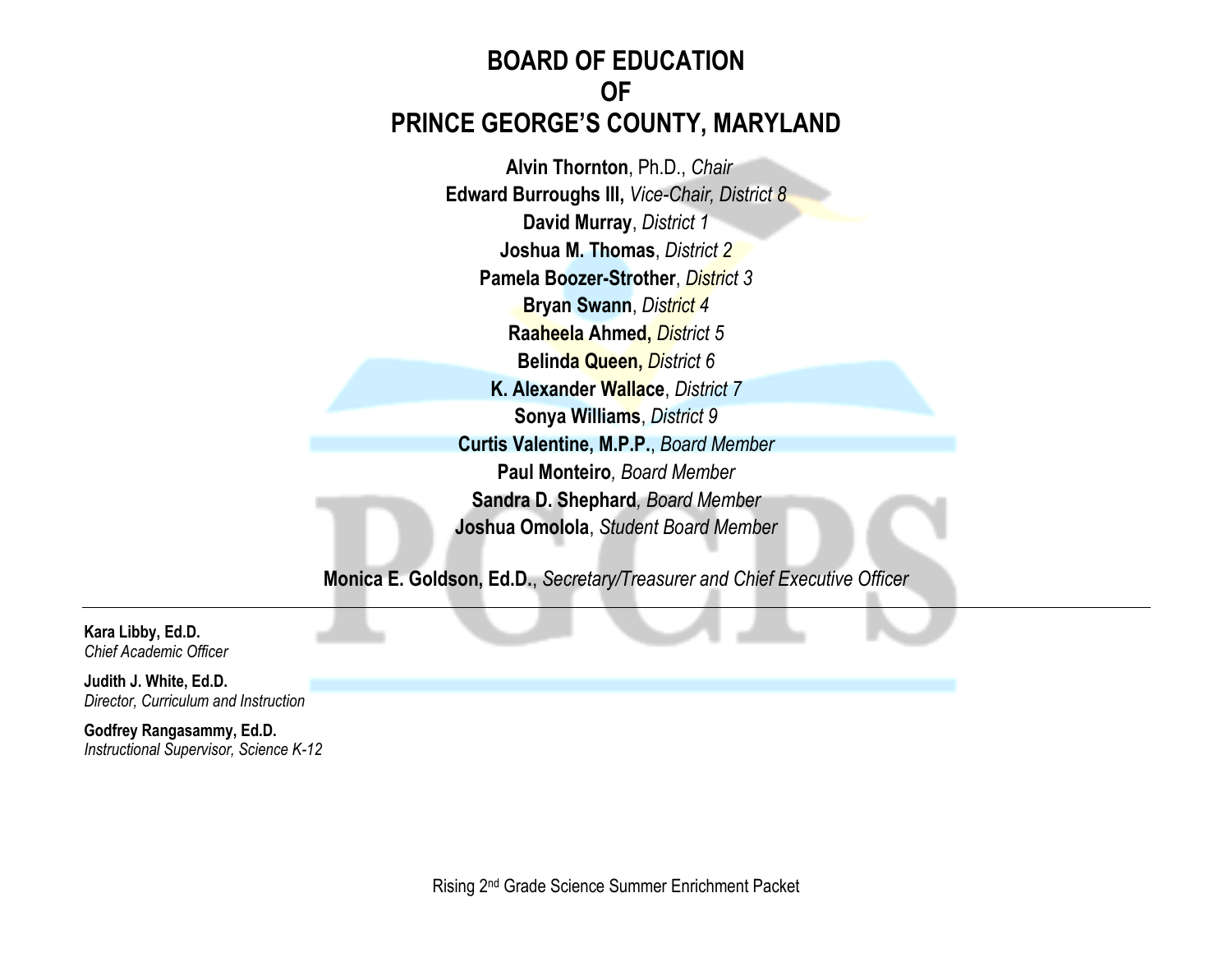# **Note to the Students and Parents/Guardians Expectations for Rising 2<sup>nd</sup> students**

Students will:

- Raise questions about the world around them and be willing to seek answers to some of them by making careful observations and trying things out.
- Observe and describe changes over time in the properties, location, and motion of celestial objects.
- Explain that there must be a cause for changes in the motion of an object.
- Identify and describe ways in which heat can be produced.
- Provide evidence from investigations to identify processes that can be used to change physical properties of materials.
- Compare the observable properties of a variety of objects and the materials they are made of using evidence from investigations.

Students will need a science journal to record their responses. The science journal will be used to record exploration ideas, data, labeled graphs, newspaper clippings, and persuasive/writings and stories.

Suggested Science Journal: Wide-Ruled Composition Book

Enjoy your summer break and be safe.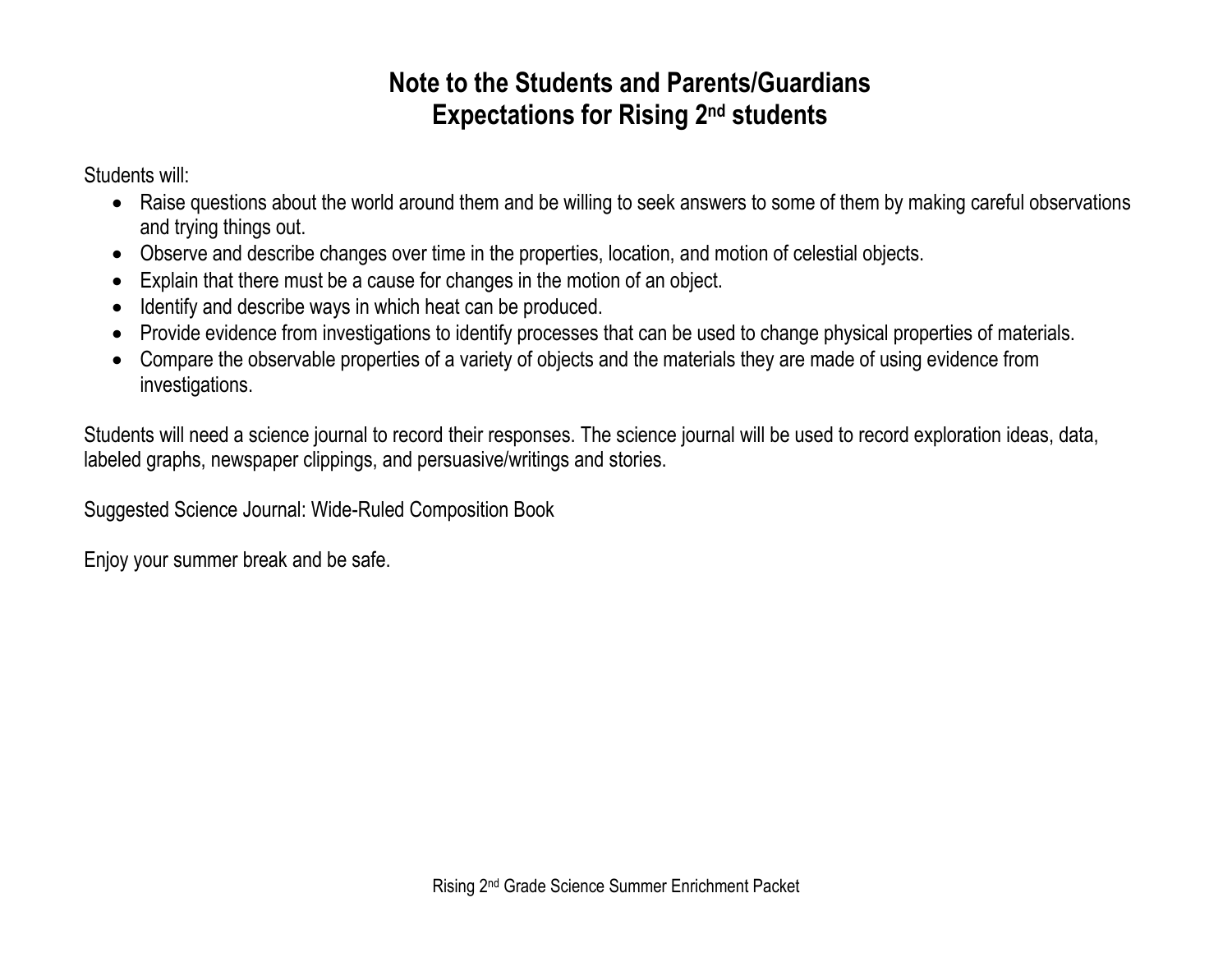

# **Activities**

Week: 1



**Physical Science: This month you will focus on the different states of matter.**

#### **Week 1 Activities**

- Click the title below and watch a video about matter:
	- o [What is matter?](https://www.youtube.com/watch?v=7mGxgvFa-5Q)

In your journal and with the help of an adult, find 3 pictures that show a solid, a liquid and a gas. After you cut out your pictures, glue the pictures in your journal.

- Complete the "matter" activity from the link below.
	- o <http://www.turtlediary.com/game/what-is-the-matter.html>
- Changes in Matter Science Rap
	- o <http://www.learninggamesforkids.com/featured-games/changes-at-the-beach-3.html>
- For a sweet summer treat, click on the title below and complete the activity titled "Solid to Liquid to Solid."
	- o [Sweet Summer Treat](https://docs.google.com/document/d/1vj2FAal6-fWzQWUQnYTfwHOCw3RW1Y02_91ahahffyw/edit?usp=sharing)
- Please have a parent/guardian help to complete this activity. You will need a large container. Rub your hands together and feel the heat of your palms. Get an ice cube to hold in your hands and hold your hands over the container. Hold until all the ice cubes have melted from the heat of your hands.
	- $\circ$  In your journal, write or draw what you saw happen to the ice.
	- o Answer the following question: Why did the ice cubes melt?
	- o Make a prediction about what would have happened to the ice if you did not rub your hands together.
- Complete the activity by visiting the link below: [http://www.abcya.com/states\\_of\\_matter.htm](http://www.abcya.com/states_of_matter.htm)

# **Suggested Virtual Field Trips/Tours:**

- [Boston Children's Museum](https://www.bostonchildrensmuseum.org/museum-virtual-tour) (Location: Boston, Massachusetts)
- [U.S. Census Bureau](https://www.census.gov/library/video/2020/mission-census-virtual-field-trip-to-the-census-bureau.html) (Location: Suitland, Maryland)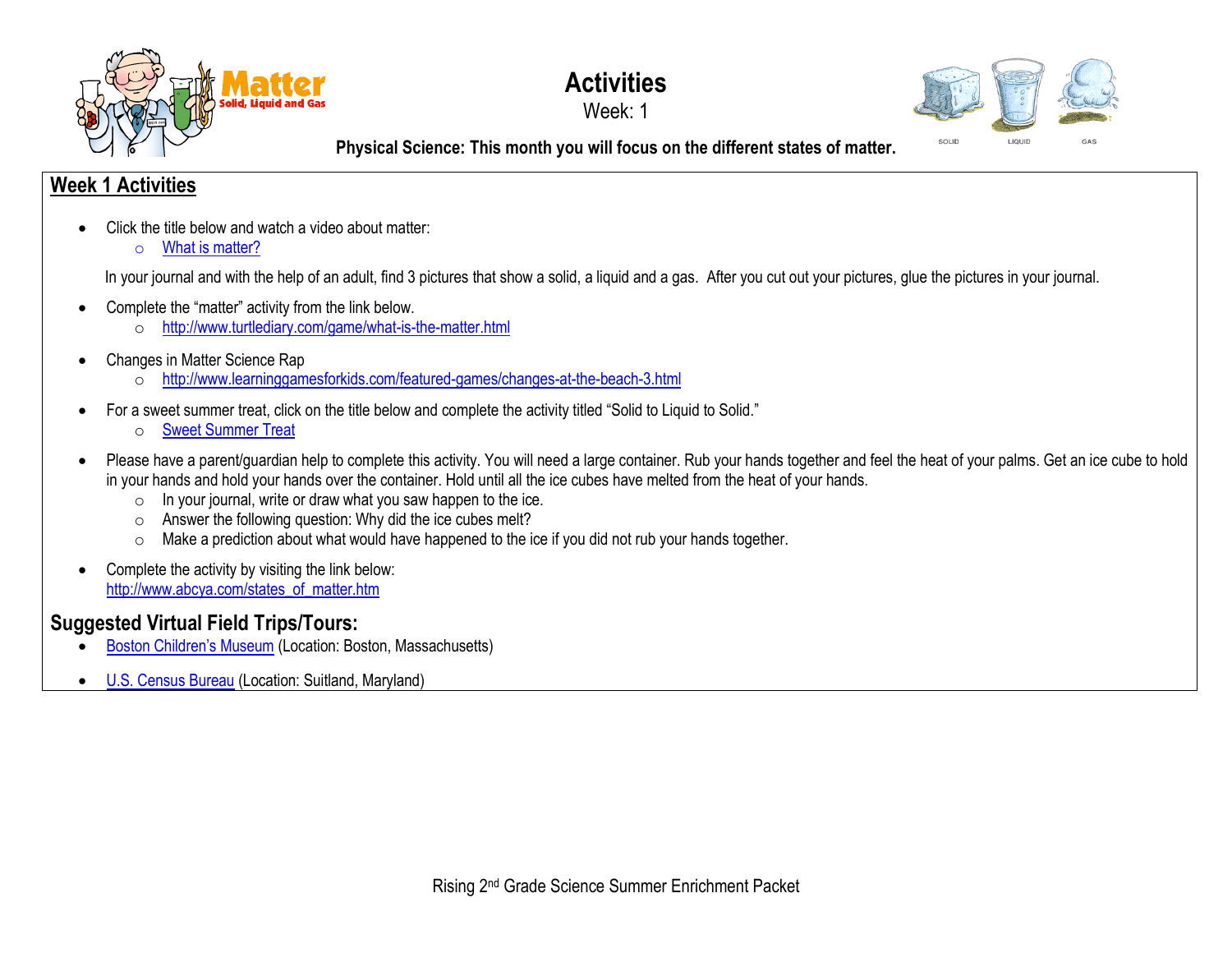

#### **Activities** Weeks: 2-5



**Physical Science and Life Science: This month you will focus on sound, light, and plants.**

## **Week 2 Activities**

- Light and sound are forms of energy. Energy is the ability to do work. Use the following link to learn about the forms of energy:
	- o <https://www.science4us.com/elementary-physical-science/energy/>
- In your journal, draw 3 pictures that show different forms of energy.
- Help Clifford find the words that begin with the same sound as the picture name:
	- o <http://teacher.scholastic.com/clifford1/flash/phonics/>
- With the help of an adult (parent or guardian), hit pots and pans gently with a spoon. As you hit each one, listen to the sound. In your journal, draw and label which objects have a high-pitch sound and then draw and label the objects that have a low-pitch sound.

## **Weeks 3 Activities**

- Watch the video about sound.
	- o <http://studyjams.scholastic.com/studyjams/jams/science/energy-light-sound/sound.htm>
- Watch the video about light:
	- o [http://studyjams.scholastic.com/studyjams/jams/science/energy-light-sound/light.htm.](http://studyjams.scholastic.com/studyjams/jams/science/energy-light-sound/light.htm)
- If the weather permits and with the help of an adult (parent or guardian), go outside (do not go outside without an adult), stand in a sunny area and look at your shadow at the times below. Stand in the same spot each time that you go outside to make your observation. Also, be sure to include a picture of yourself and where you are standing and the location of the sun.
	- $\circ$  9:00 am (Draw where you saw your shadow in your journal.)
	- $\circ$  2:00 pm (Draw where you saw your shadow in your journal.)
	- $\circ$  6:00 pm (Draw where you saw your shadow in your journal.)
- Plants are important to our lives.
	- o Watch the videos about plants:<http://studyjams.scholastic.com/studyjams/jams/science/plants/plant-with-seeds.htm>
	- o In your journal, draw a plant. Label and explain how each part of the plant works.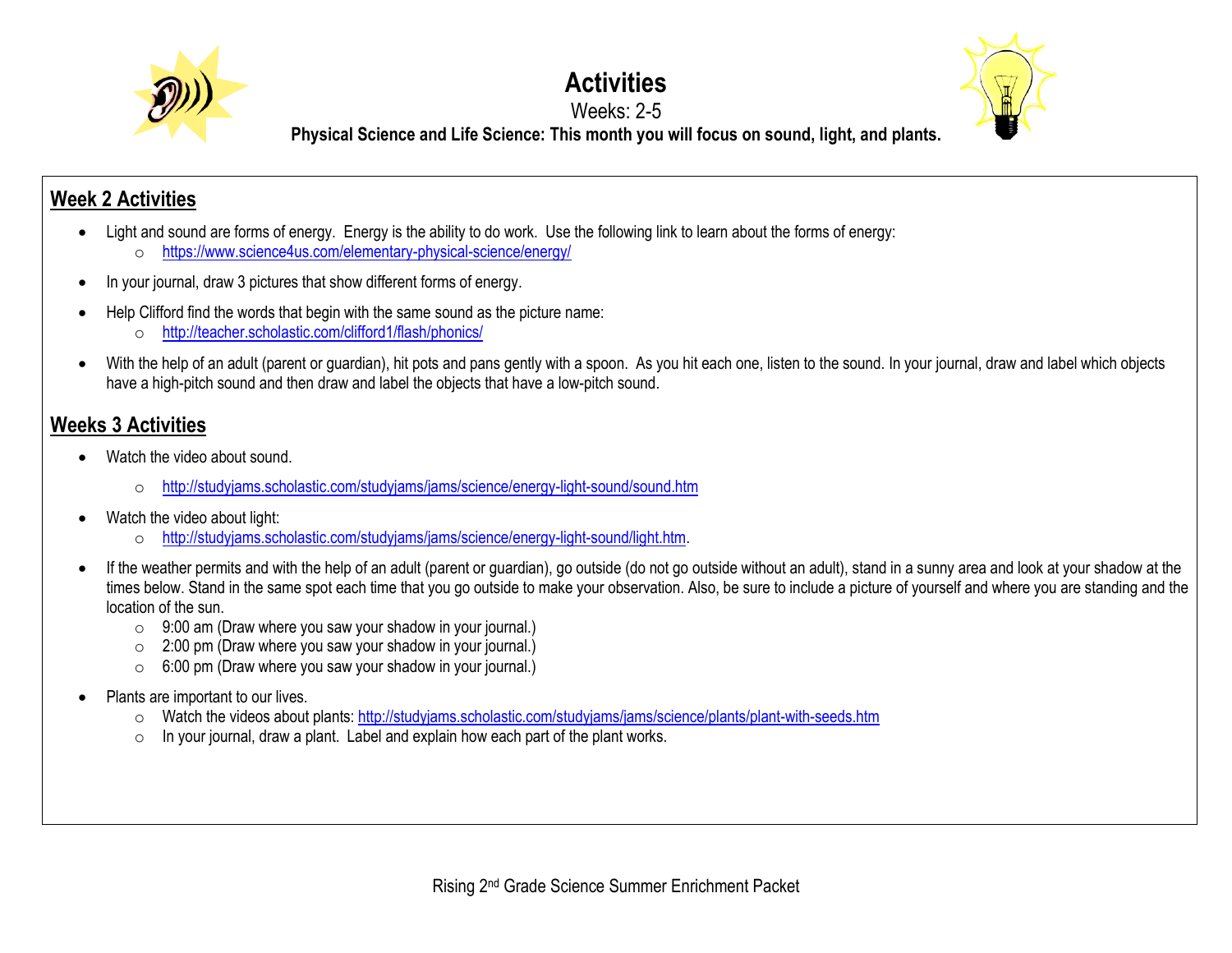#### **Weeks 4 and 5 Activities**

#### • **Planting Seeds**

- o You will need an adult (parent/guardian)
- o With the help of an adult (parent/guardian), you can get seeds from an apple, orange, sunflower, lemon, tangerines, dry kidney or lima beans (the kidney or lime beans must first be soaked overnight) or store-bought seed packets (only if you are able, buying store-bought seeds is not mandatory)
- $\circ$  12-ounce clear plastic cups (with a hole poked in the bottom for water drainage)
- o plastic plate to rest the cups on
- $\circ$  potting soil or dirt from outside your home
- $\circ$  water with a spray bottle or cup

#### • **Directions**

- $\circ$  Fill a plastic cup most of the way with potting soil and plant 4-7 beans.
- $\circ$  Cover the seeds gently with soil.
- $\circ$  Lightly water the soil, using the water spray bottle.
- $\circ$  In your journal, draw how your cup looks after you added the soil and seeds.
- o Observe the seeds you planted in the plastic cup. Draw in your journal what you see. This a good time to lightly water your seeds in the soil. Watch your seeds until the end of July. Water your seeds/plants based on how your soil looks. If your soil is dry, add water.
- Watch the video learn about photosynthesis[: Photosynthesis](http://studyjams.scholastic.com/studyjams/jams/science/plants/photosynthesis.htm)

# **Suggested Virtual Field Trips/Tours:**

- [United States Botanic Garden](https://www.usbg.gov/take-virtual-tour) (Located: Washington, DC)
- [National Museum of Natural](https://naturalhistory.si.edu/search/virtual%2Btour) History (Located: Washington, DC)
- [Koshland Science Museum](https://www.koshland-science-museum.org/) (Located: Washington, DC)